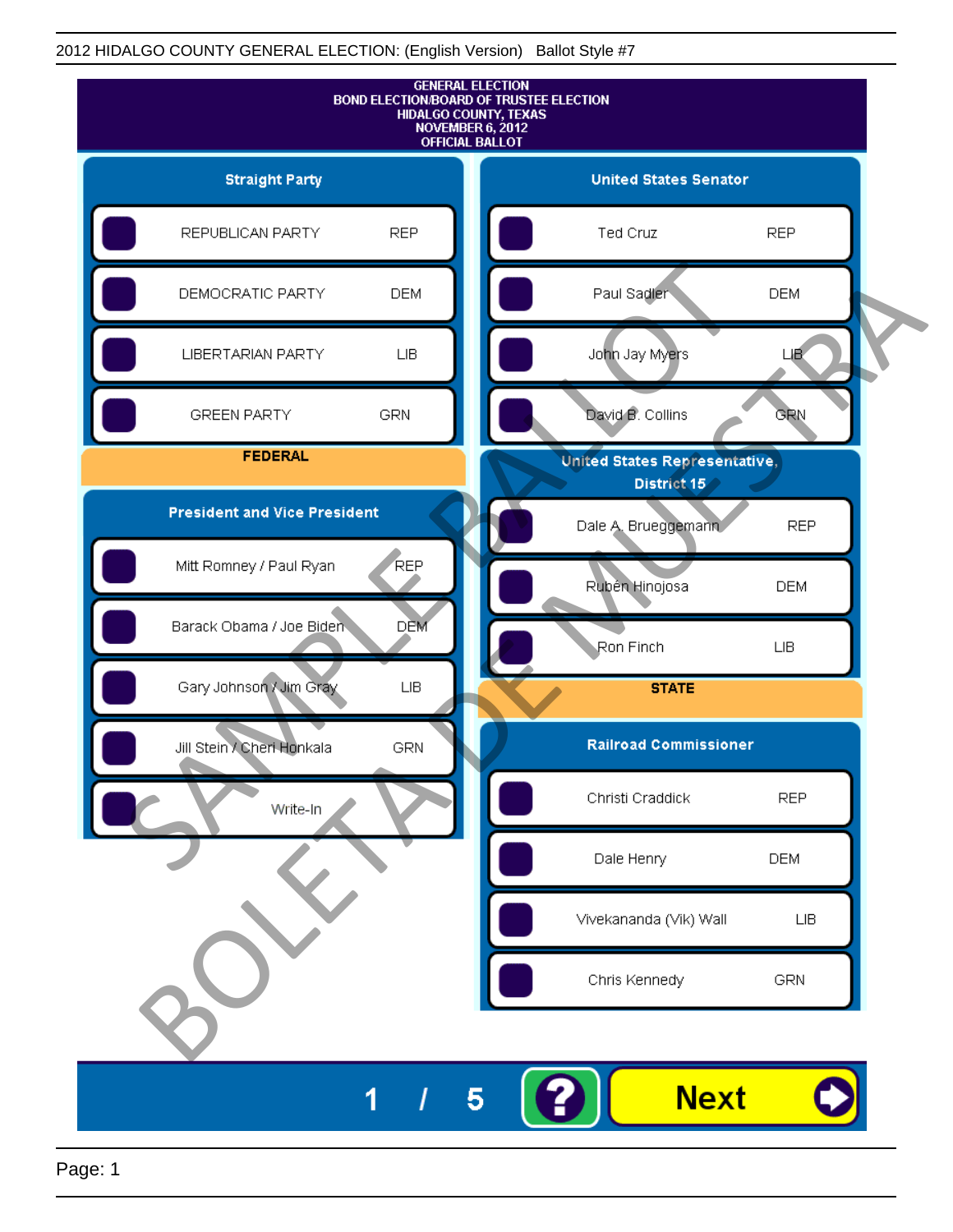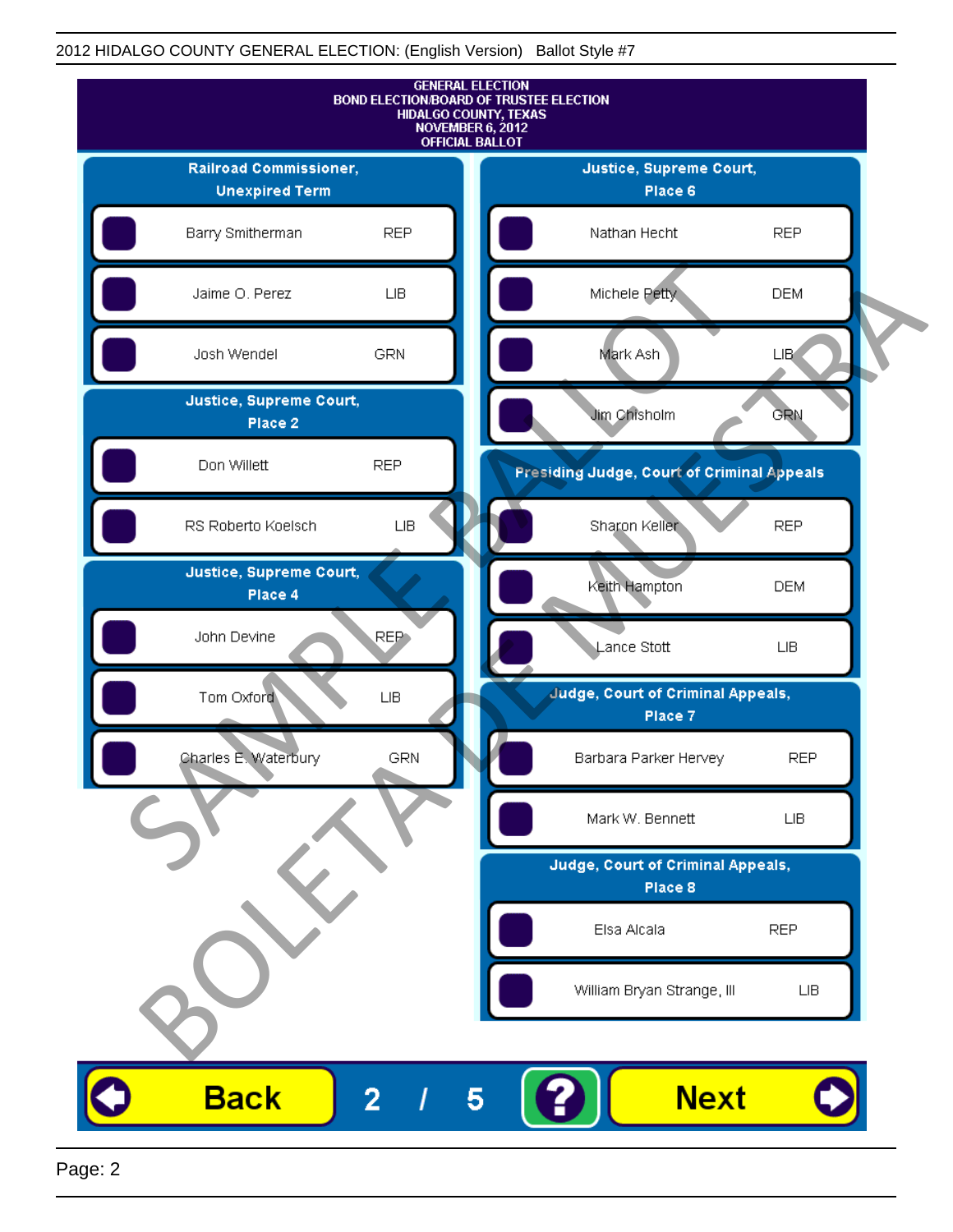

Page: 3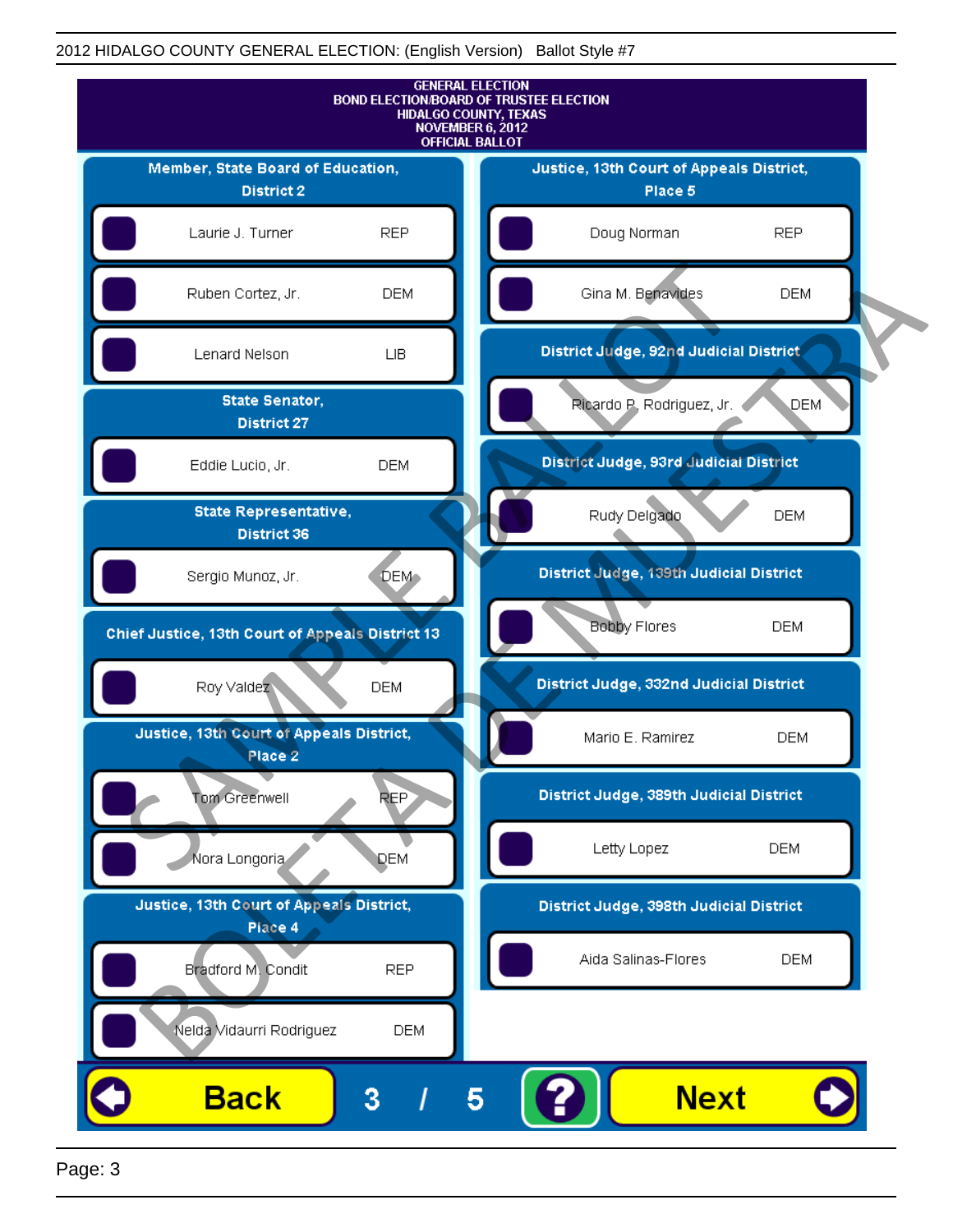| <b>GENERAL ELECTION</b><br>BOND ELECTION/BOARD OF TRUSTEE ELECTION<br>HIDALGO COUNTY, TEXAS<br>NOVEMBER 6, 2012<br><b>OFFICIAL BALLOT</b>                                  |              |                                                            |
|----------------------------------------------------------------------------------------------------------------------------------------------------------------------------|--------------|------------------------------------------------------------|
| District Judge, 430th Judicial District                                                                                                                                    |              | PHARR-SAN JUAN-ALAMO INDEPENDENT SCHOOL<br><b>DISTRICT</b> |
| Israel Ramon, Jr.                                                                                                                                                          | <b>DEM</b>   | <b>SCHOOL TRUSTEE</b><br>Place 4                           |
| District Judge, 449th Judicial District                                                                                                                                    |              | Guadalupe "Lupe" Rodriguez                                 |
| Jesse Contreras                                                                                                                                                            | <b>DEM</b>   | Pete Garcia                                                |
| <b>COUNTY</b>                                                                                                                                                              |              | <b>SCHOOL TRUSTEE</b><br>Place 5                           |
| <b>Sheriff</b>                                                                                                                                                             |              | Ruben Navarro-                                             |
| Robert Caples                                                                                                                                                              | <b>REP</b>   | Humberto "Bobby" Rodriguez                                 |
| Guadalupe "Lupe" Trevino                                                                                                                                                   | <b>J</b> DEM | <b>SCHOOL TRUSTEE</b><br>Place 6                           |
| HIDALGO COUNTY DRAINAGE DISTRICT NUMBER ONE                                                                                                                                |              | Éleazar Guajardo                                           |
| <b>BOND ELECTION</b>                                                                                                                                                       |              | Victor Perez                                               |
| THE ISSUANCE OF \$184,000,000.00 IN BONDS AND THE<br>LEVYING OF THE TAX IN PAYMENT THEREOF FOR<br>IMPROVEMENTS TO THE DRAINAGE DISTRICT'S STORM<br><b>DRAINAGE SYSTEM?</b> |              | <b>SCHOOL TRUSTEE</b><br>Place 7                           |
| <b>FOR</b>                                                                                                                                                                 |              | Jesús "Jesse" Vela, Jr.                                    |
| <b>AGAINST</b>                                                                                                                                                             |              | Ramona Barron                                              |
|                                                                                                                                                                            |              |                                                            |
| <b>Back</b>                                                                                                                                                                | 4            | <b>Next</b>                                                |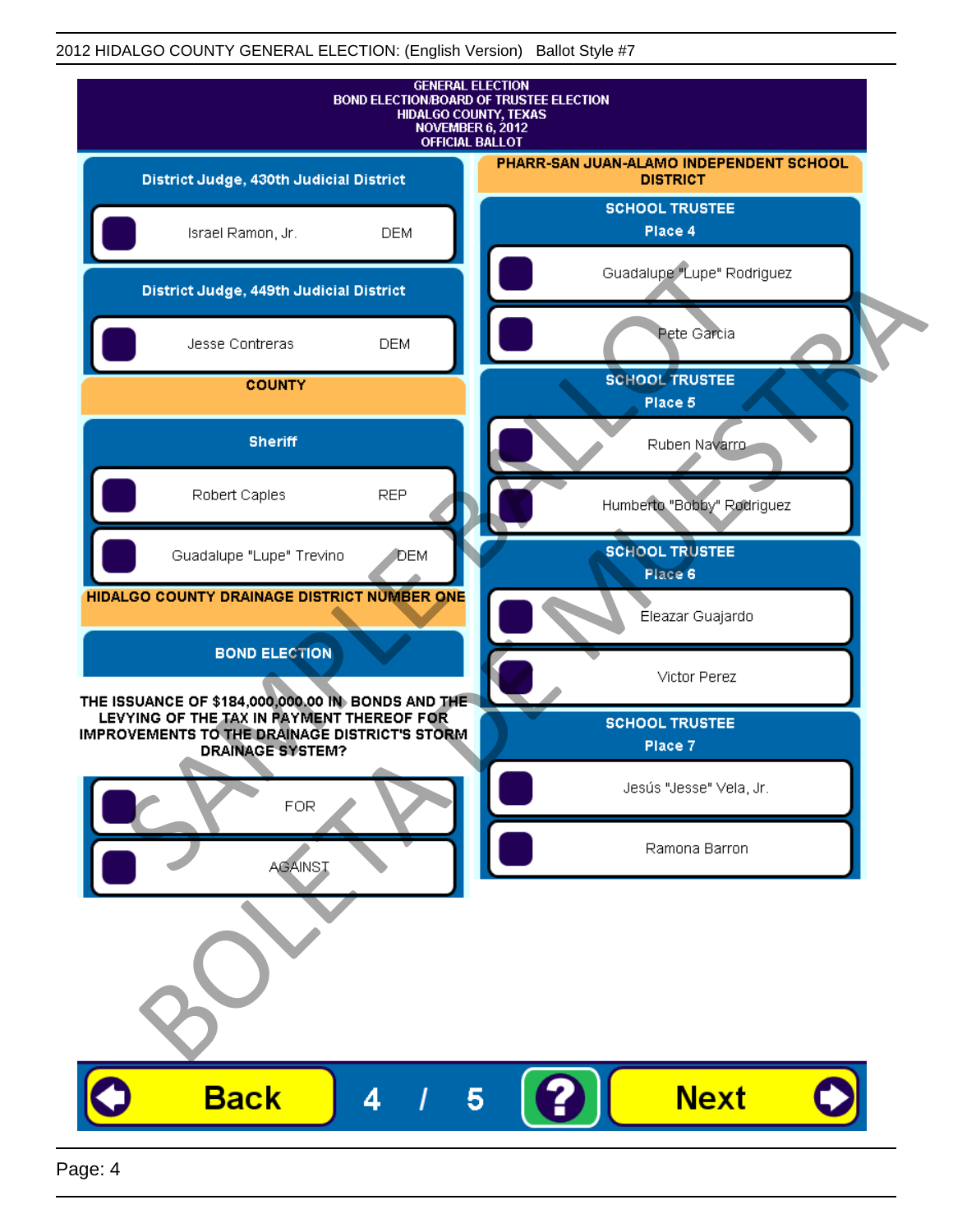# **GENERAL ELECTION** BOND ELECTION/BOARD OF TRUSTEE ELECTION<br>HIDALGO COUNTY, TEXAS<br>NOVEMBER 6, 2012<br>OFFICIAL BALLOT

Review

#### UNOPPOSED CANDIDATES DECLARED ELECTED

Judge, County Court at Law No. 7 Sergio Valdez (DEM)

County Tax Assessor-Collector

Frame The Passe, Precinct No. 1<br>
County Commissioner, Precinct No. 1<br>
SC. Cutellar Jr. (DEM)<br>
County Commissioner, Precinct No. 2<br>
Ulastice of the Peace, Precinct No. 2<br>
Ulastice of the Peace, Precinct No. 2<br>
Robert M. "Bl County Commissioner, Precinat No. 1<br>
A County Commissioner, Precinat No. 3<br>
Use of the Peace, Precinat No. 3<br>
Use of the Peace, Precinat No. 1<br>
There is a precinc No. 2<br>
There is a precinc No. 2<br>
There is a precinc No. 2<br>

**Back** 

5

5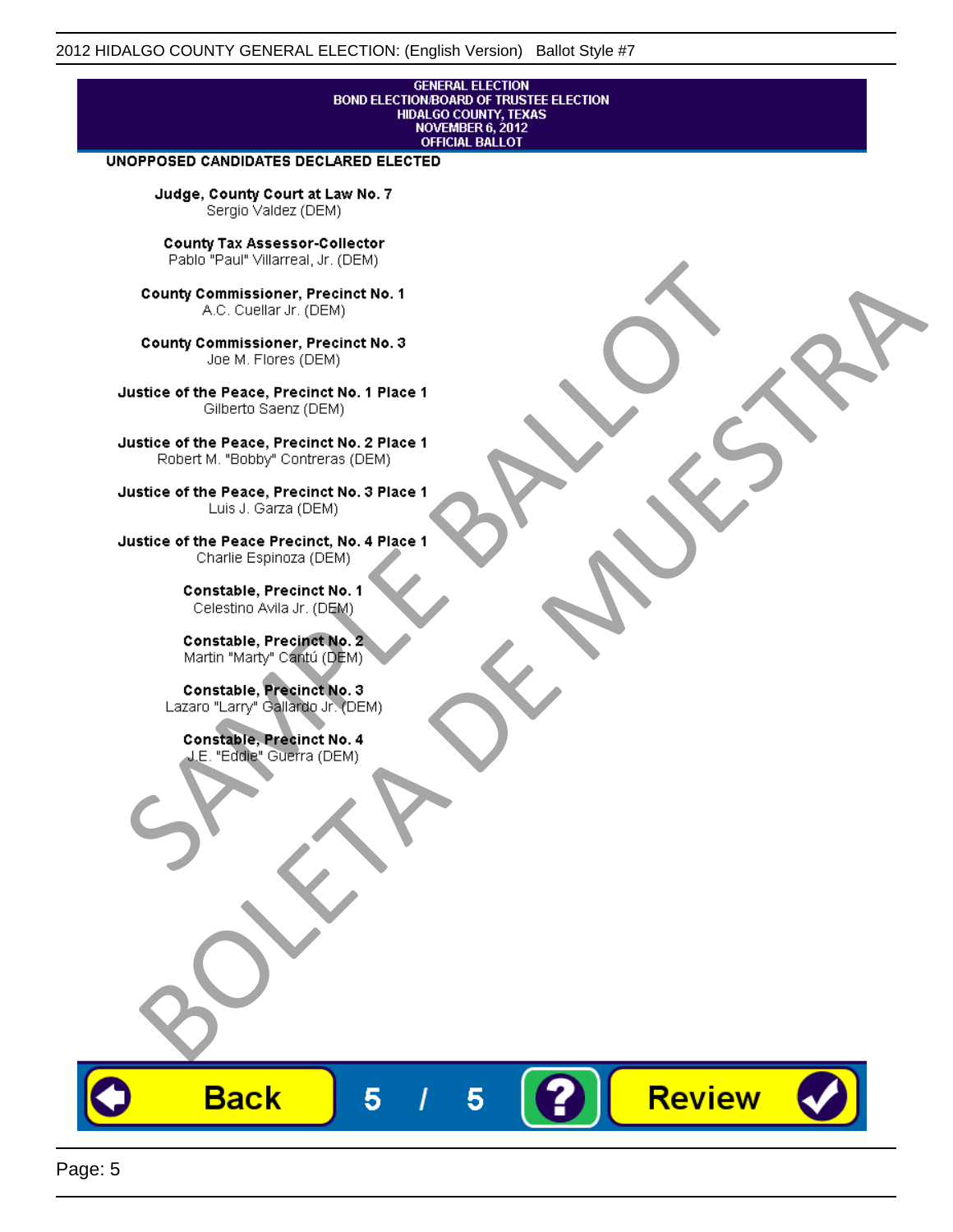## **Summary Ballot Instructions**

Press the candidate name or contest title to return to a contest.

Vote button will light up when

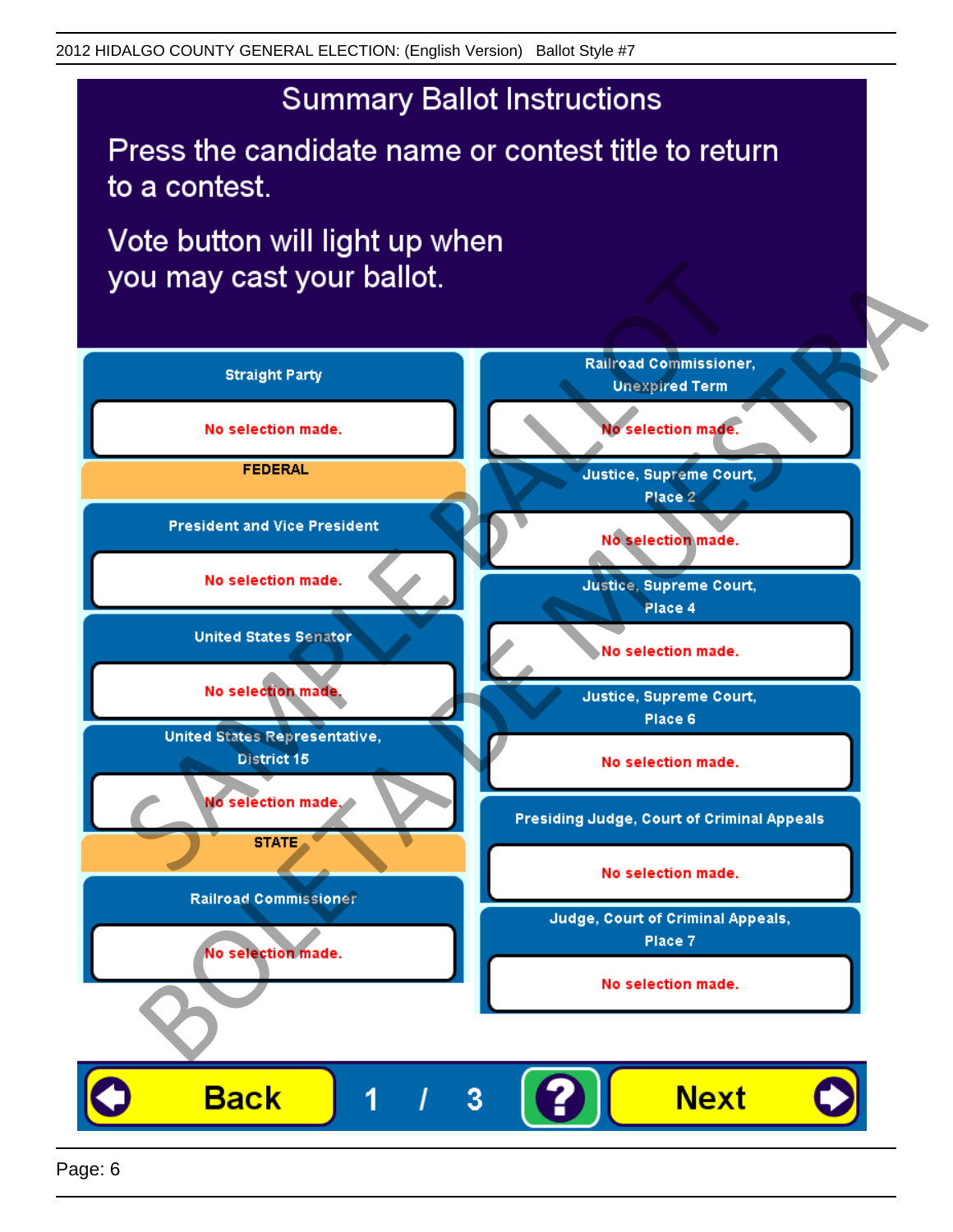## **Summary Ballot Instructions**

Press the candidate name or contest title to return to a contest.

Vote button will light up when